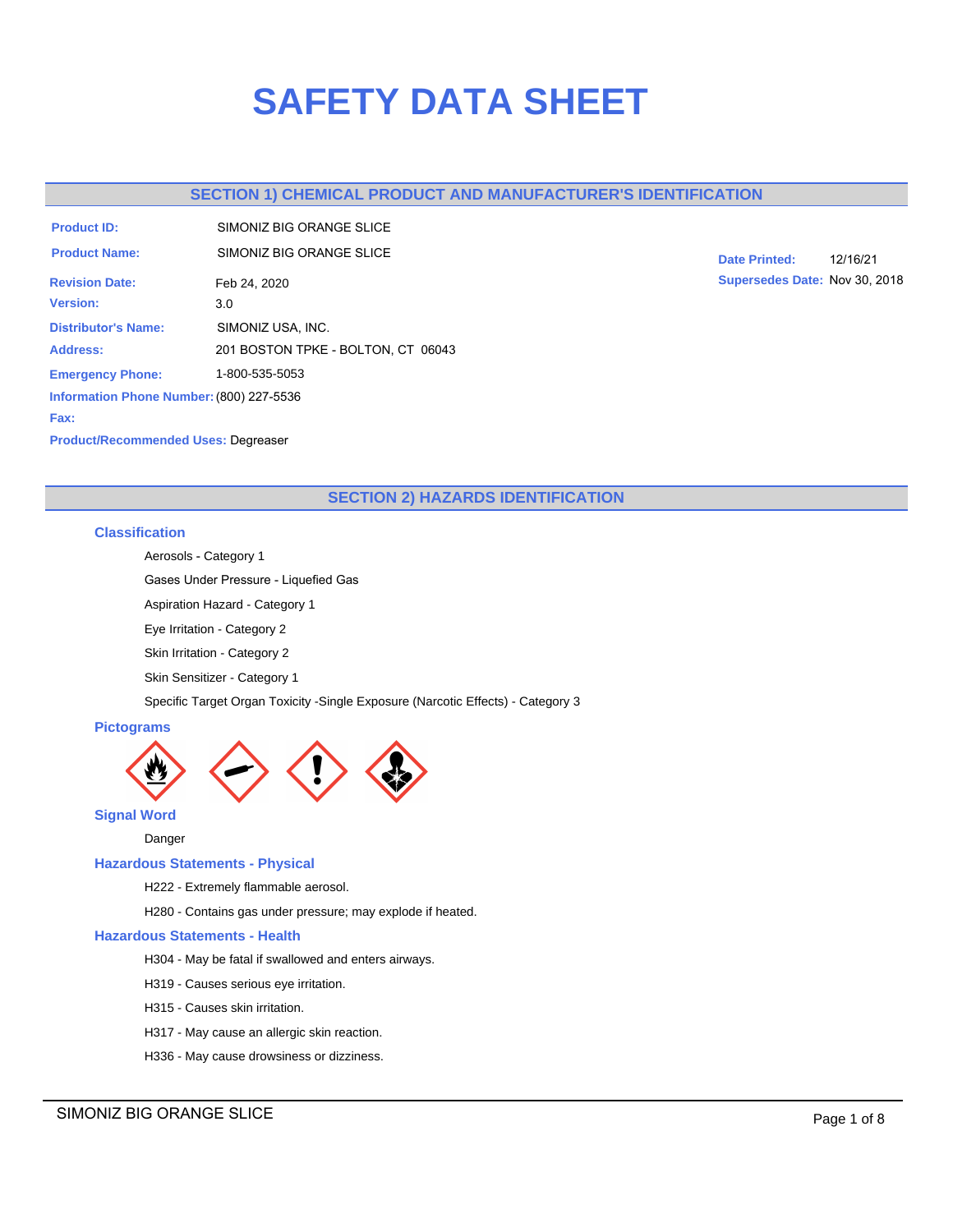#### **Precautionary Statements - General**

- P101 If medical advice is needed, have product container or label at hand.
- P102 Keep out of reach of children.
- P103 Read label before use.

#### **Precautionary Statements - Prevention**

- P210 Keep away from heat, hot surfaces, sparks, open flames and other ignition sources. No smoking.
- P211 Do not spray on an open flame or other ignition source.
- P251 Do not pierce or burn, even after use.
- P264 Wash hands thoroughly after handling.
- P280 Wear protective gloves, protective clothing, eye protection and face protection.
- P261 Avoid breathing mist, vapors or spray.
- P272 Contaminated work clothing should not be allowed out of the workplace.
- P271 Use only outdoors or in a well-ventilated area.

## **Precautionary Statements - Response**

- P301 + P310 IF SWALLOWED: Immediately call a POISON CENTER or doctor.
- P331 Do NOT induce vomiting.

P305 + P351 + P338 - IF IN EYES: Rinse cautiously with water for several minutes. Remove contact lenses, if present and easy to do. Continue rinsing.

P337 + P313 - If eye irritation persists: Get medical attention.

P302 + P352 - IF ON SKIN: Wash with plenty of soap and water.

P362 + P364 - Take off contaminated clothing and wash it before reuse.

P333 + P313 - If skin irritation or a rash occurs: Get medical attention.

P304 + P340 - IF INHALED: Remove person to fresh air and keep comfortable for breathing.

P312 - Call a POISON CENTER or doctor if you feel unwell.

## **Precautionary Statements - Storage**

P410 + P412 - Protect from sunlight. Do not expose to temperatures exceeding 50°C/122°F.

P403 + P405 - Store in a well-ventilated place. Store locked up.

## **Precautionary Statements - Disposal**

P501 - Dispose of contents and container in accordance with local, regional, national and international regulations.

## **SECTION 3) COMPOSITION, INFORMATION ON INGREDIENTS**

| <b>CAS</b>   | <b>Chemical Name</b>                  | <b>% By Weight</b> |
|--------------|---------------------------------------|--------------------|
| 0064742-47-8 | ISOPARAFFINIC PETROLEUM DISTILLATE    | $32\% - 53\%$      |
| 0005989-27-5 | D-LIMONENE                            | 27% - 44%          |
| 0068476-86-8 | Petroleum gases, liquefied, sweetened | 8% - 17%           |
| 0127087-87-0 | INONYL PHENOL ETHOXYLATE              | 1.1% - 2%          |

Specific chemical identity and/or exact percentage (concentration) of the composition has been withheld to protect confidentiality.

## **SECTION 4) FIRST-AID MEASURES**

#### **Inhalation**

Remove source of exposure or move person to fresh air and keep comfortable for breathing.

If exposed/If you feel unwell/If concerned: Call a POISON CENTER/doctor.

Eliminate all ignition sources if safe to do so.

## **Eye Contact**

Remove source of exposure or move person to fresh air. Rinse eyes cautiously with lukewarm, gently flowing water for several minutes, while holding the eyelids open. Remove contact lenses, if present and easy to do. Continue rinsing for a duration of 15-20 minutes. Take care not to rinse contaminated water into the unaffected eye or onto the face. If eye irritation persists: Get medical advice/attention.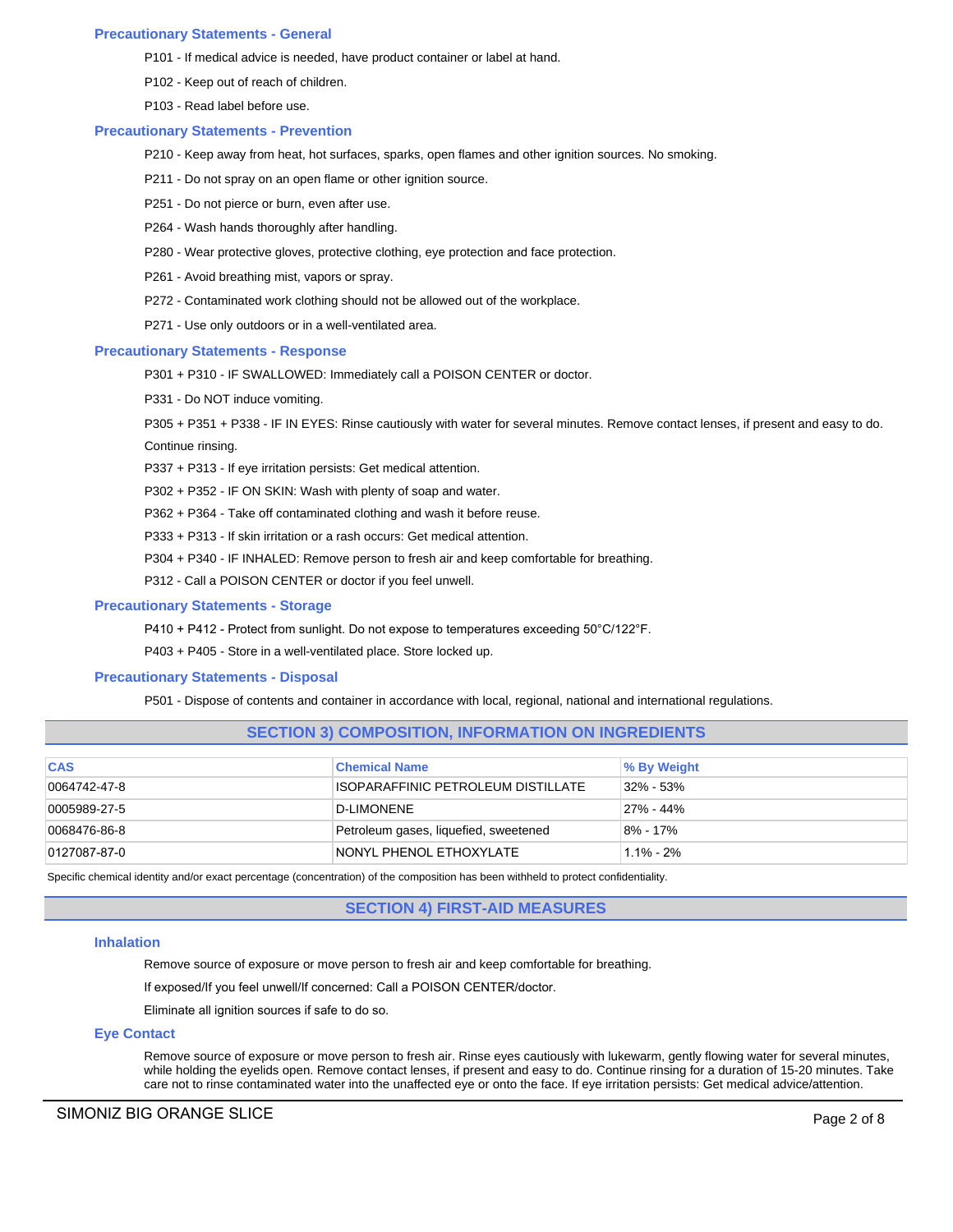#### **Skin Contact**

Take off contaminated clothing, shoes and leather goods (e.g. watchbands, belts). Wash with plenty of lukewarm, gently flowing water for a duration of 15-20 minutes. If skin irritation occurs: Get medical advice/attention. Wash contaminated clothing before reuse.

IF exposed or concerned: Get medical advice/attention.

#### **Ingestion**

Immediately call a POISON CENTER or doctor. Do NOT induce vomiting. If vomiting occurs naturally, lie on your side, in the recovery position.

#### **Most Important Symptoms/Effects, Acute and Delayed**

No data available.

#### **Indication of Immediate Medical Attention and Special Treatment Needed**

No data available.

## **SECTION 5) FIRE-FIGHTING MEASURES**

#### **Suitable Extinguishing Media**

Dry chemical, foam, carbon dioxide. Water spray may be useful in minimizing or dispersing vapors and to protect personnel. Carbon dioxide can displace oxygen. Use caution when applying carbon dioxide in confined spaces. Simultaneous use of foam and water on the same surface is to be avoided as water destroys the foam. Sand or earth may be used for small fires only. Do not direct a solid stream of water or foam into hot, burning pools. This may result in frothing and increased fire intensity.

#### **Unsuitable Extinguishing Media**

#### None known.

#### **Specific Hazards in Case of Fire**

Contents under pressure. Keep away from ignition sources and open flames. Exposure of containers to extreme heat and flames can cause them to rupture often with violent force. Product is highly flammable and forms explosive mixtures with air, oxygen, and all oxidizing agents. Vapors are heavier than air and may travel along surfaces to remote ignition sources and flash back.

During a fire, irritating and highly toxic gases may be generated during combustion or decomposition. High temperatures can cause sealed containers to rupture due to a build up of internal pressures. Cool with water.

Empty Containers retain product residue which may exhibit hazards of material; therefore do not pressurize, cut, glaze, weld or use for any other purposes. Container could potentially burst or be punctured upon mechanical impact, releasing flammable vapors.

## **Fire-Fighting Procedures**

Isolate immediate hazard area and keep unauthorized personnel out. Stop spill/release if it can be done safely. Move undamaged containers from immediate hazard area if it can be done safely. Water spray may be useful in minimizing or dispersing vapors and to protect personnel. Water may be ineffective but can be used to cool containers exposed to heat or flame. Caution should be exercised when using water or foam as frothing may occur, especially if sprayed into containers of hot, burning liquid.

Dispose of fire debris and contaminated extinguishing water in accordance with official regulations.

#### **Special Protective Actions**

Wear protective pressure self-contained breathing apparatus (SCBA) and full turnout gear.

# **SECTION 6) ACCIDENTAL RELEASE MEASURES**

#### **Emergency Procedure**

ELIMINATE all ignition sources (no smoking, flares, sparks or flames in immediate area).

Do not touch or walk through spilled material.

Isolate hazard area and keep unnecessary people away. Remove all possible sources of ignition in the surrounding area. Notify authorities if any exposure to the general public or the environment occurs or is likely to occur.

If spilled material is cleaned up using a regulated solvent, the resulting waste mixture may be regulated.

#### **Recommended Equipment**

Wear liquid tight chemical protective clothing in combination with positive pressure self-contained breathing apparatus (SCBA).

#### **Personal Precautions**

Avoid breathing vapor. Avoid contact with skin, eye or clothing. Do not touch damaged containers or spilled materials unless wearing appropriate protective clothing.

ELIMINATE all ignition sources (no smoking, flares, sparks or flames in immediate area).

#### **Environmental Precautions**

Stop spill/release if it can be done safely. Prevent spilled material from entering sewers, storm drains, other unauthorized drainage systems and natural waterways by using sand, earth, or other appropriate barriers.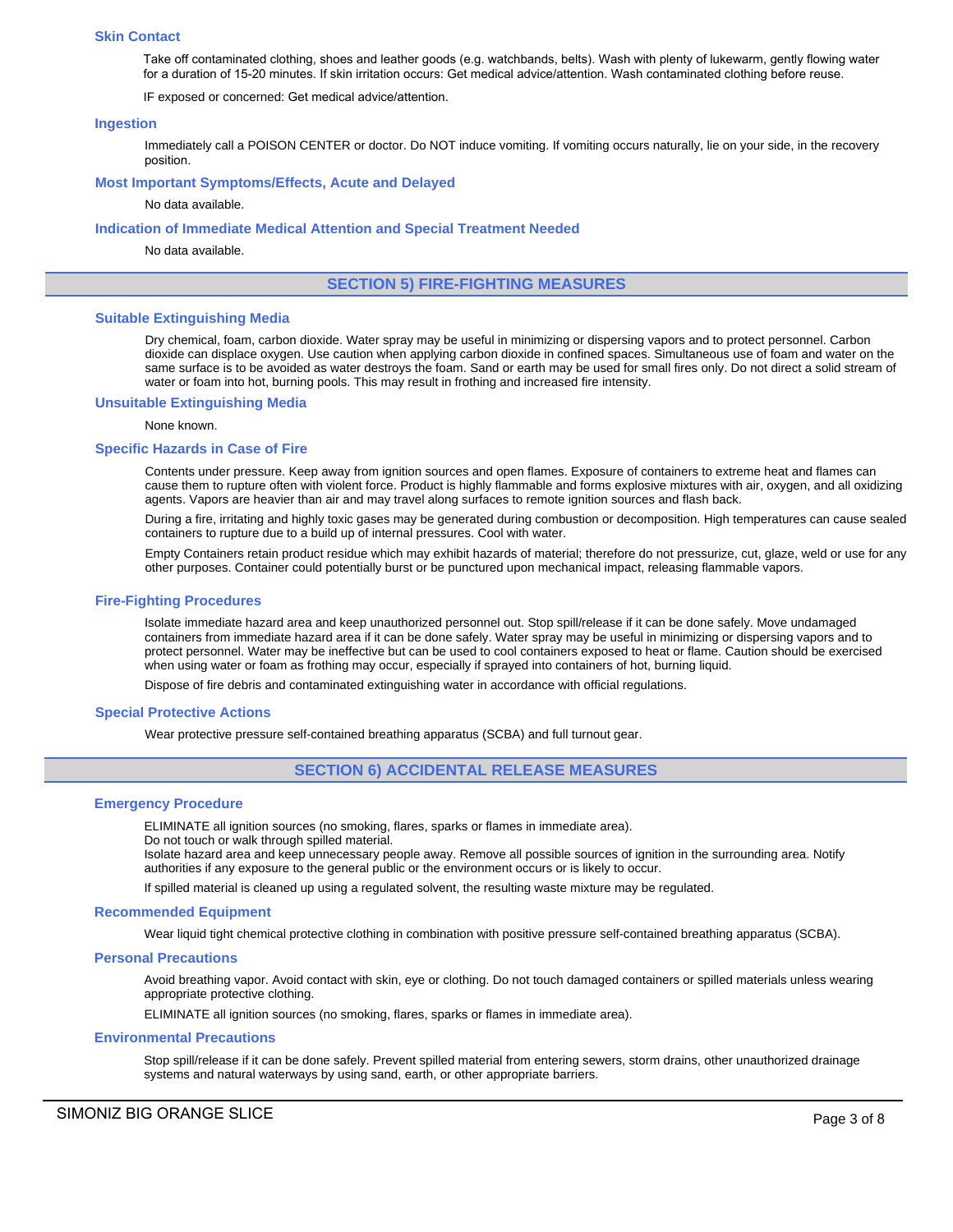## **Methods and Materials for Containment and Cleaning up**

Absorb liquids in vermiculite, dry sand, earth, or similar inert material and deposit in sealed containers for disposal.

## **SECTION 7) HANDLING AND STORAGE**

## **General**

Wash hands after use. Do not get in eyes, on skin or on clothing. Do not breathe vapors or mists. Use good personal hygiene practices. Eating, drinking and smoking in work areas is prohibited. Remove contaminated clothing and protective equipment before entering eating areas.

Eyewash stations and showers should be available in areas where this material is used and stored.

#### **Ventilation Requirements**

Use only with adequate ventilation to control air contaminants to their exposure limits. The use of local ventilation is recommended to control emissions near the source.

#### **Storage Room Requirements**

Do not cut, drill, grind, weld, or perform similar operations on or near containers. Do not pressurize containers to empty them.

Store at temperatures below 120°F.

## **SECTION 8) EXPOSURE CONTROLS/PERSONAL PROTECTION**

#### **Eye Protection**

Wear eye protection with side shields or goggles. Wear indirect-vent, impact and splash resistant goggles when working with liquids. If additional protection is needed for entire face, use in combination with a face shield.

## **Skin Protection**

Use of gloves approved to relevant standards made from the following materials may provide suitable chemical protection: PVC, neoprene or nitrile rubber gloves. Suitability and durability of a glove is dependent on usage, e.g. frequency and duration of contact, chemical resistance of glove material, glove thickness, dexterity. Always seek advice from glove suppliers. Contaminated gloves should be replaced. Use of an apron and over- boots of chemically impervious materials such as neoprene or nitrile rubber is recommended to avoid skin sensitization. The type of protective equipment must be selected according to the concentration and amount of the dangerous substance at the specific workplace. Launder soiled clothes or properly disposed of contaminated material, which cannot be decontaminated.

#### **Respiratory Protection**

If engineering controls do not maintain airborne concentrations to a level which is adequate to protect worker, a respiratory protection program that meets or is equivalent to OSHA 29 CFR 1910.134 and ANSI Z88.2 should be followed. Check with respiratory protective equipment suppliers. Where air-filtering respirators are suitable, select an appropriate combination of mask and filter.

#### **Appropriate Engineering Controls**

Provide exhaust ventilation or other engineering controls to keep the airborne concentrations of vapors below their respective threshold limit value.

| <b>Chemical</b><br><b>Name</b>                                    | <b>TWA</b><br><b>OSHA</b><br>(mg/m3) | <b>OSHA TWA</b><br>(ppm) | <b>OSHA STEL</b><br>(mg/m3) | <b>OSHA</b><br><b>Carcinogen</b> | <b>Skin</b><br><b>OSHA</b><br>designation | <b>OSHA Tables</b><br>(Z1, Z2, Z3) | <b>ACGIH TWA</b><br>(mg/m3)                                  | <b>ACGIH TWA</b><br>(ppm) |
|-------------------------------------------------------------------|--------------------------------------|--------------------------|-----------------------------|----------------------------------|-------------------------------------------|------------------------------------|--------------------------------------------------------------|---------------------------|
| <b>ISOPARAFFINI</b><br>C<br><b>PETROLEUM</b><br><b>DISTILLATE</b> | 2000                                 | 500                      |                             |                                  |                                           |                                    | [(L)[N159](L)]<br>[N800]]; [5 (I)<br>[N159]5 (I)<br>[N800]]; | (L)[N159](L)<br>[N800]    |
| Petroleum<br>gases,<br>liquefied,<br>sweetened                    | 2000                                 | 500                      |                             |                                  |                                           |                                    |                                                              |                           |

| <b>Chemical</b><br><b>Name</b>                                    | <b>STEL</b><br><b>NIOSH</b><br>(ppm) | <b>ACGIH STEL</b><br>(mg/m3) | <b>ACGIH STEL</b><br>(ppm) | <b>ACGIH</b><br><b>Carcinogen</b>                 | <b>ACGIH</b><br><b>TLV Basis</b>   | <b>ACGIH</b><br><b>Notations</b>                  | <b>TWA</b><br><b>NIOSH</b><br>(mg/m3) | <b>NIOSH</b><br><b>TWA</b><br>(ppm) |
|-------------------------------------------------------------------|--------------------------------------|------------------------------|----------------------------|---------------------------------------------------|------------------------------------|---------------------------------------------------|---------------------------------------|-------------------------------------|
| <b>ISOPARAFFINI</b><br>C<br><b>PETROLEUM</b><br><b>DISTILLATE</b> |                                      |                              |                            | [A2[N159]A2<br>[N800]]; [A4<br>[N159]A4<br>[N800] | URT irr<br>[N159]URT irr<br>[N800] | [A2[N159]A2<br>[N800]]; [A4<br>[N159]A4<br>[N800] |                                       |                                     |
| Petroleum<br>gases,<br>liquefied,<br>sweetened                    |                                      |                              |                            |                                                   |                                    |                                                   |                                       |                                     |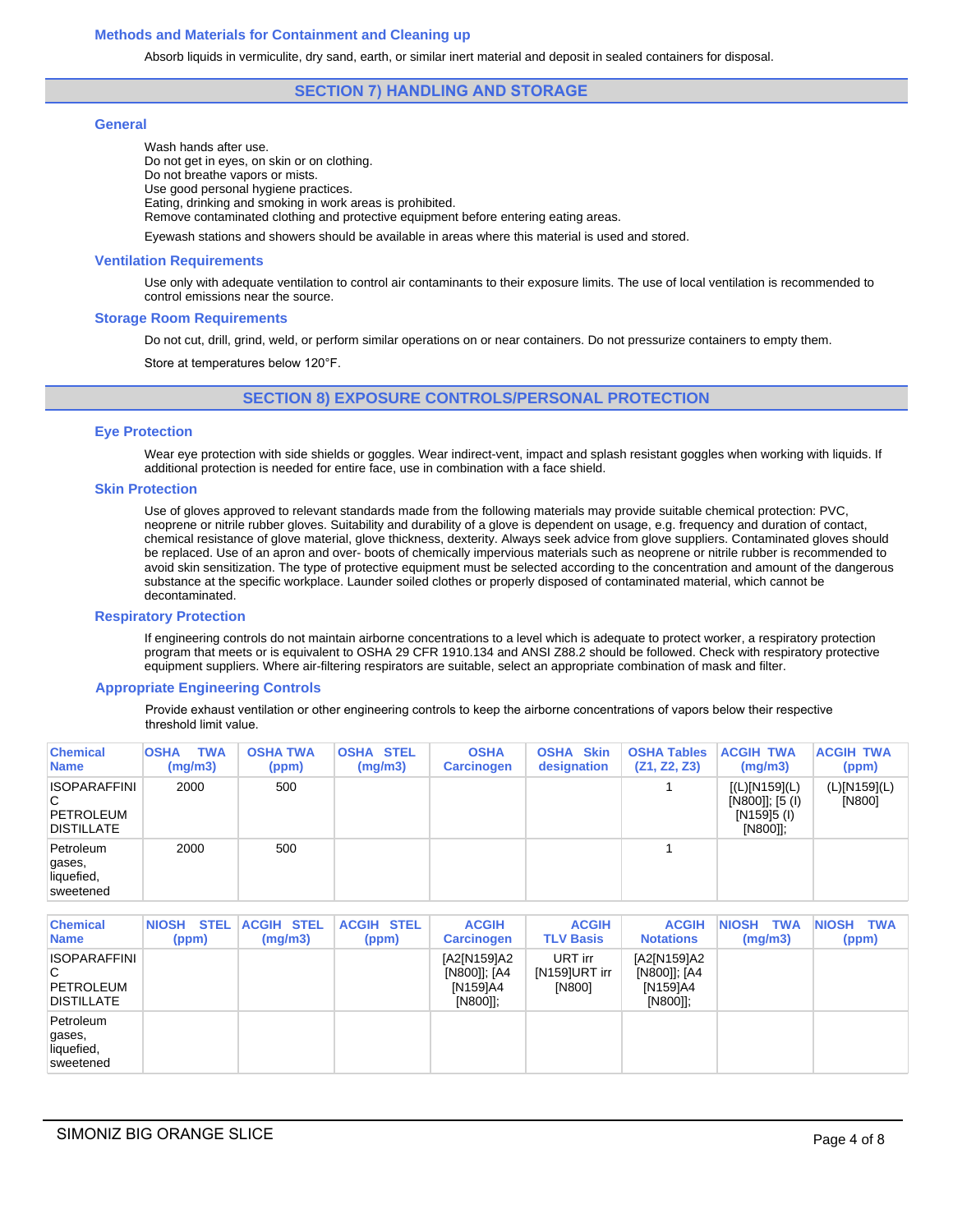| <b>Chemical</b><br><b>Name</b>                                    | <b>NIOSH</b><br><b>STEL</b><br>(mg/m3) | <b>OSHA STEL</b><br>(ppm) | <b>NIOSH</b><br><b>Carcinogen</b> |
|-------------------------------------------------------------------|----------------------------------------|---------------------------|-----------------------------------|
| <b>ISOPARAFFINI</b><br>C<br><b>PETROLEUM</b><br><b>DISTILLATE</b> |                                        |                           |                                   |
| Petroleum<br>gases,<br>liquefied,<br>sweetened                    |                                        |                           |                                   |

URT - Upper respiratory tract

# **SECTION 9) PHYSICAL AND CHEMICAL PROPERTIES**

# **Physical and Chemical Properties**

| Density                      | 6.47 lb/gal                 |
|------------------------------|-----------------------------|
| Density VOC                  | 3.24 lb/gal                 |
| % VOC                        | 50.00%                      |
| Appearance                   | N.A.                        |
| <b>Odor Threshold</b>        | N.A.                        |
| <b>Odor Description</b>      | N.A.                        |
| pH                           | N.A.                        |
| <b>Water Solubility</b>      | N.A.                        |
| Flammability                 | Flash point below 73°F/23°C |
| Vapor Pressure               | N.A.                        |
| Flash Point                  | N.A.                        |
| Viscosity                    | N.A.                        |
| Lower Explosion Level        | N.A.                        |
| <b>Upper Explosion Level</b> | N.A.                        |
| Vapor Density                | N.A.                        |
| <b>Melting Point</b>         | N.A.                        |
| <b>Freezing Point</b>        | N.A.                        |
| Low Boiling Point            | N.A.                        |
| High Boiling Point           | N.A.                        |
| Decomposition Pt             | N.A.                        |
| Auto Ignition Temp           | N.A.                        |
| <b>Evaporation Rate</b>      | Slower than ether           |

**SECTION 10) STABILITY AND REACTIVITY**

# **Stability**

The product is stable under normal storage conditions.

#### **Conditions to Avoid**

Avoid heat, sparks, flame, high temperatures and contact with incompatible materials. Dropping containers may cause bursting.

# **Incompatible Materials**

Avoid strong oxidizers, reducers, acids, and alkalis.

## **Hazardous Reactions/Polymerization**

None known.

# **Hazardous Decomposition Products**

No data available.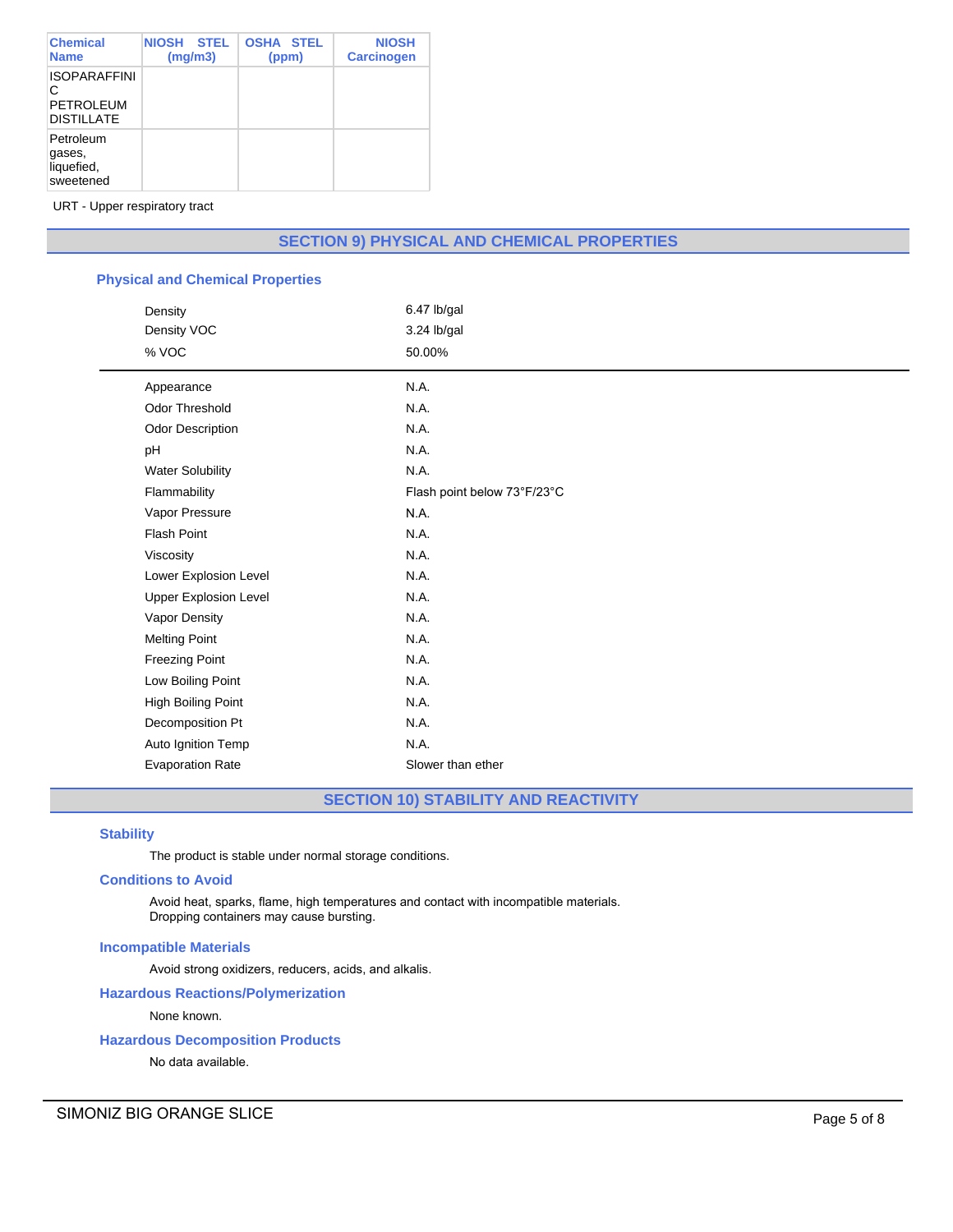# **Skin Corrosion/Irritation**

Causes skin irritation

# **Likely Route of Exposure**

Inhalation, ingestion, skin absorption.

## **Serious Eye Damage/Irritation**

Causes serious eye irritation.

## **Carcinogenicity**

No data available.

## **Germ Cell Mutagenicity**

No data available.

**Reproductive Toxicity**

No data available.

## **Respiratory/Skin Sensitization**

May cause an allergic skin reaction.

## **Specific Target Organ Toxicity - Single Exposure**

May cause drowsiness or dizziness.

## **Specific Target Organ Toxicity - Repeated Exposure**

No data available.

## **Aspiration Hazard**

May be fatal if swallowed and enters airways.

## **Acute Toxicity**

If inhaled, may cause dizziness, nausea, upper respiratory irritation, drowsiness, mental depression or narcosis, difficulty in breathing, irregular heartbeats.

#### 0064742-47-8 ISOPARAFFINIC PETROLEUM DISTILLATE

If swallowed, can easily enter the airways and could result in aspiration pneumonitis. Inhalation of high concentrations may cause dizziness, anesthesia, unconsciousness.

# **SECTION 12) ECOLOGICAL INFORMATION**

## **Toxicity**

Very toxic to aquatic life with long lasting effects.

## **Persistence and Degradability**

No data available.

# **Bio-Accumulative Potential**

No data available.

## **Mobility in Soil**

No data available.

# **Other Adverse Effects**

No data available.

# **SECTION 13) DISPOSAL CONSIDERATIONS**

# **Waste Disposal**

Under RCRA, it is the responsibility of the user of the product, to determine at the time of disposal whether the product meets RCRA criteria for hazardous waste. Waste management should be in full compliance with federal, state, and local laws.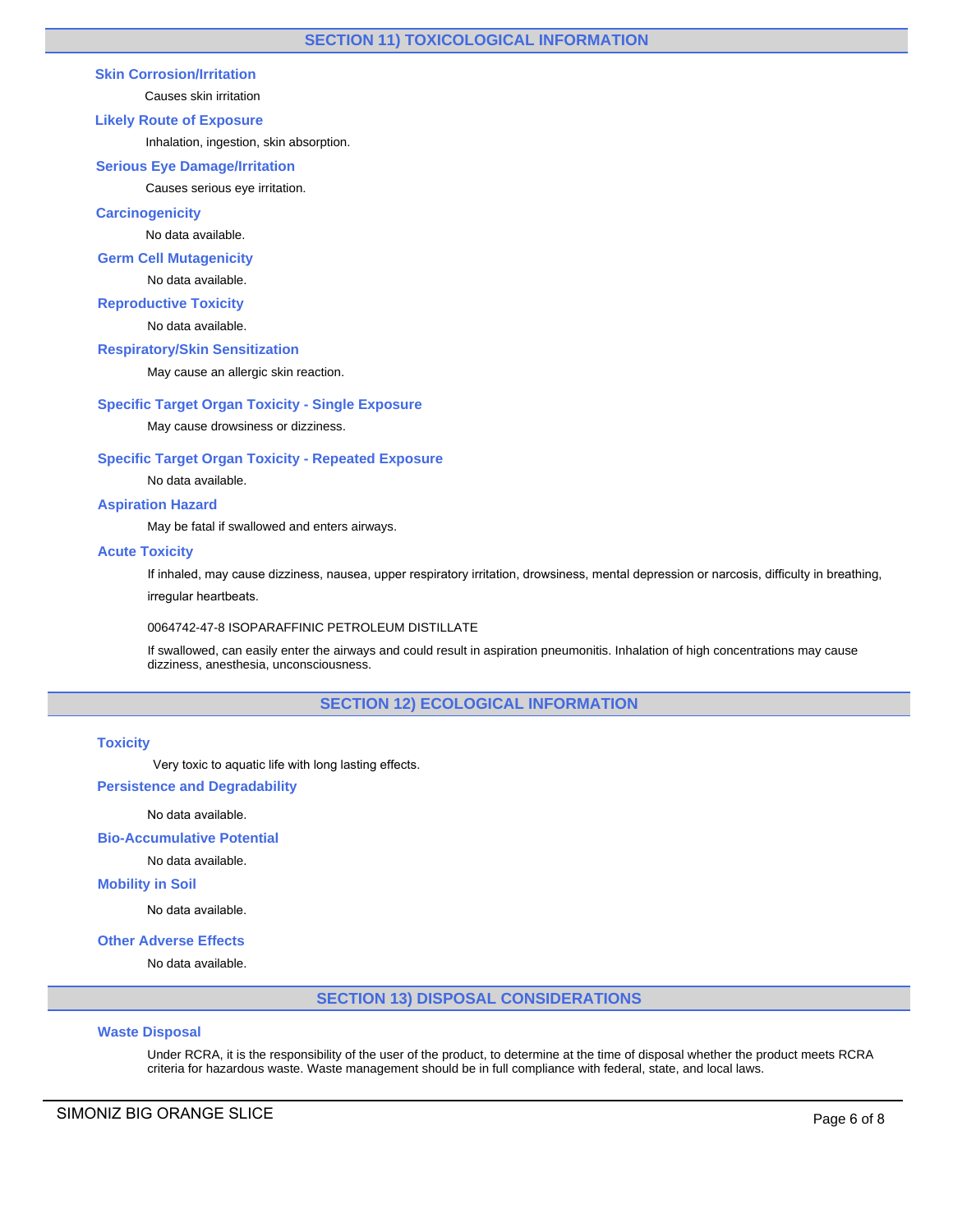Empty containers retain product residue which may exhibit hazards of material, therefore do not pressurize, cut, glaze, weld or use for any other purposes. Return drums to reclamation centers for proper cleaning and reuse.

# **SECTION 14) TRANSPORT INFORMATION**

|                                            | <b>IATA Information</b> | <b>IMDG Information</b> | <b>U.S. DOT</b><br><b>Information</b> |
|--------------------------------------------|-------------------------|-------------------------|---------------------------------------|
| <b>UN number:</b>                          | UN1950                  | UN1950                  | UN1950                                |
| <b>Proper shipping</b><br>name:            | Aerosols, flammable     | Aerosols                | Aerosols                              |
| <b>Hazard class:</b>                       | 2.1                     | 2.1                     | 2.1                                   |
| <b>Packaging group:</b>                    | NA.                     | <b>NA</b>               | <b>NA</b>                             |
| <b>Hazardous</b><br>substance (RQ):        |                         |                         | No Data Available                     |
| <b>Marine Pollutant:</b>                   |                         | No Data Available       | No Data Available                     |
| <b>Note / Special</b><br><b>Provision:</b> | (LTD QTY)               | (LTD QTY)               | (LTD QTY)                             |
| <b>Toxic-Inhalation</b><br>Hazard:         |                         |                         | No Data Available                     |

# **SECTION 15) REGULATORY INFORMATION**

| <b>CAS</b>   | <b>Chemical Name</b>                         | % By Weight   | <b>Regulation List</b>          |
|--------------|----------------------------------------------|---------------|---------------------------------|
| 0064742-47-8 | ISOPARAFFINIC PETROLEUM<br><b>DISTILLATE</b> | $32\% - 53\%$ | SARA312, VOC, TSCA, ACGIH, OSHA |
| 0005989-27-5 | <b>D-LIMONENE</b>                            | 27% - 44%     | SARA312, VOC, TSCA              |
| 0068476-86-8 | Petroleum gases, liquefied,<br>sweetened     | $8\% - 17\%$  | SARA312,TSCA,OSHA               |
| 0127087-87-0 | NONYL PHENOL ETHOXYLATE                      | $1.1\% - 2\%$ | SARA312, TSCA                   |

# **SECTION 16) OTHER INFORMATION**

## **Glossary**

ACGIH- American Conference of Governmental Industrial Hygienists; ANSI- American National Standards Institute; Canadian TDG-Canadian Transportation of Dangerous Goods; CAS- Chemical Abstract Service; Chemtrec- Chemical Transportation Emergency Center (US); CHIP- Chemical Hazard Information and Packaging; DSL- Domestic Substances List; EC- Equivalent Concentration; EH40 (UK)- HSE Guidance Note EH40 Occupational Exposure Limits; EPCRA- Emergency Planning and Community Right-To-Know Act; ESL- Effects screening levels; HMIS- Hazardous Material Information Service; LC- Lethal Concentration; LD- Lethal Dose; NFPA- National Fire Protection Association; OEL- Occupational Exposure Limits; OSHA- Occupational Safety and Health Administration, US Department of Labor; PEL- Permissible Exposure Limit; SARA (Title III)- Superfund Amendments and Reauthorization Act; SARA 313- Superfund Amendments and Reauthorization Act, Section 313; SCBA- Self-Contained Breathing Apparatus; STEL- Short Term Exposure Limit; TCEQ- Texas Commission on Environmental Quality; TLV- Threshold Limit Value; TSCA- Toxic Substances Control Act Public Law 94-469; TWA- Time Weighted Value; US DOT- US Department of Transportation; WHMIS- Workplace Hazardous Materials Information System.



#### ( \* ) - Chronic effects

Caution: HMIS® ratings are based on a 0-4 rating scale, with 0 representing minimal hazards or risks, and 4 representing significant hazards or risks